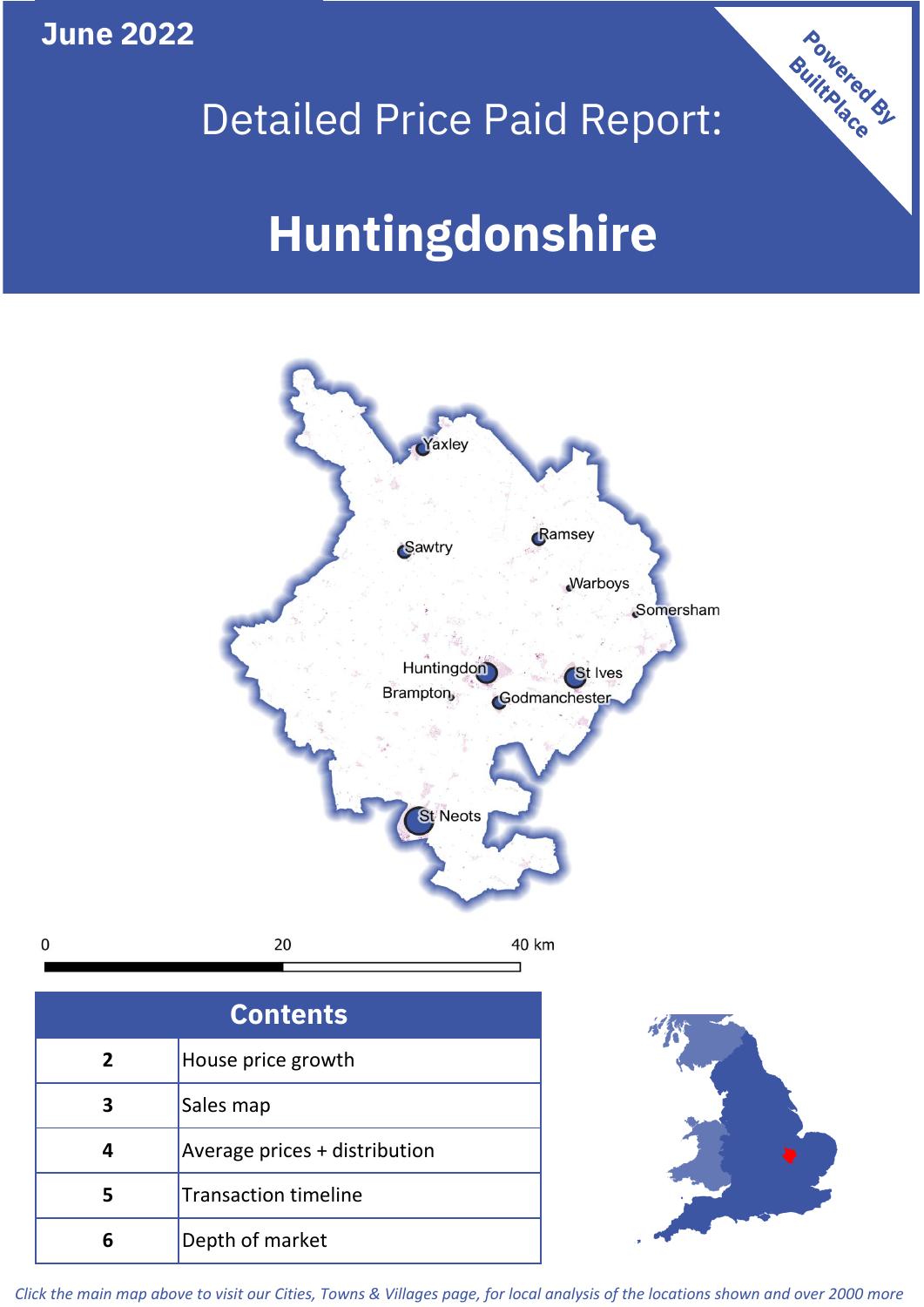## **Headline Data**

|                     | <b>Current level</b> | 3 month  | <b>Annual</b> | 5 year  | 10 year |
|---------------------|----------------------|----------|---------------|---------|---------|
| <b>House prices</b> | £306,851             | 2.7%     | 12.0%         | 23.0%   | 76.0%   |
| <b>Transactions</b> | 3,215                | $-12.4%$ | 17.0%         | $-6.3%$ | 17.2%   |

## **House Price Growth (April 2022 data)**

#### *Annual Change in House Prices*



House prices in Huntingdonshire grew by 12.0% in the 12 months to April 2022 (based on 3-month smoothed data). By comparison national house prices grew by 10.7% and prices in the East of England grew by 11.6% over the same period.

Huntingdonshire house prices are now 57.9% above their previous peak in 2007, compared to +64.9% for the East of England and +52.9% across England.



### *Year-To-Date Change in House Prices, December to April*

Local prices have grown by 4.1% in 2022 so far, compared to growth of 3.0% over the same period last year.

#### *Source: OS OpenData; UK House Price Index (Contains HM Land Registry data © Crown copyright)*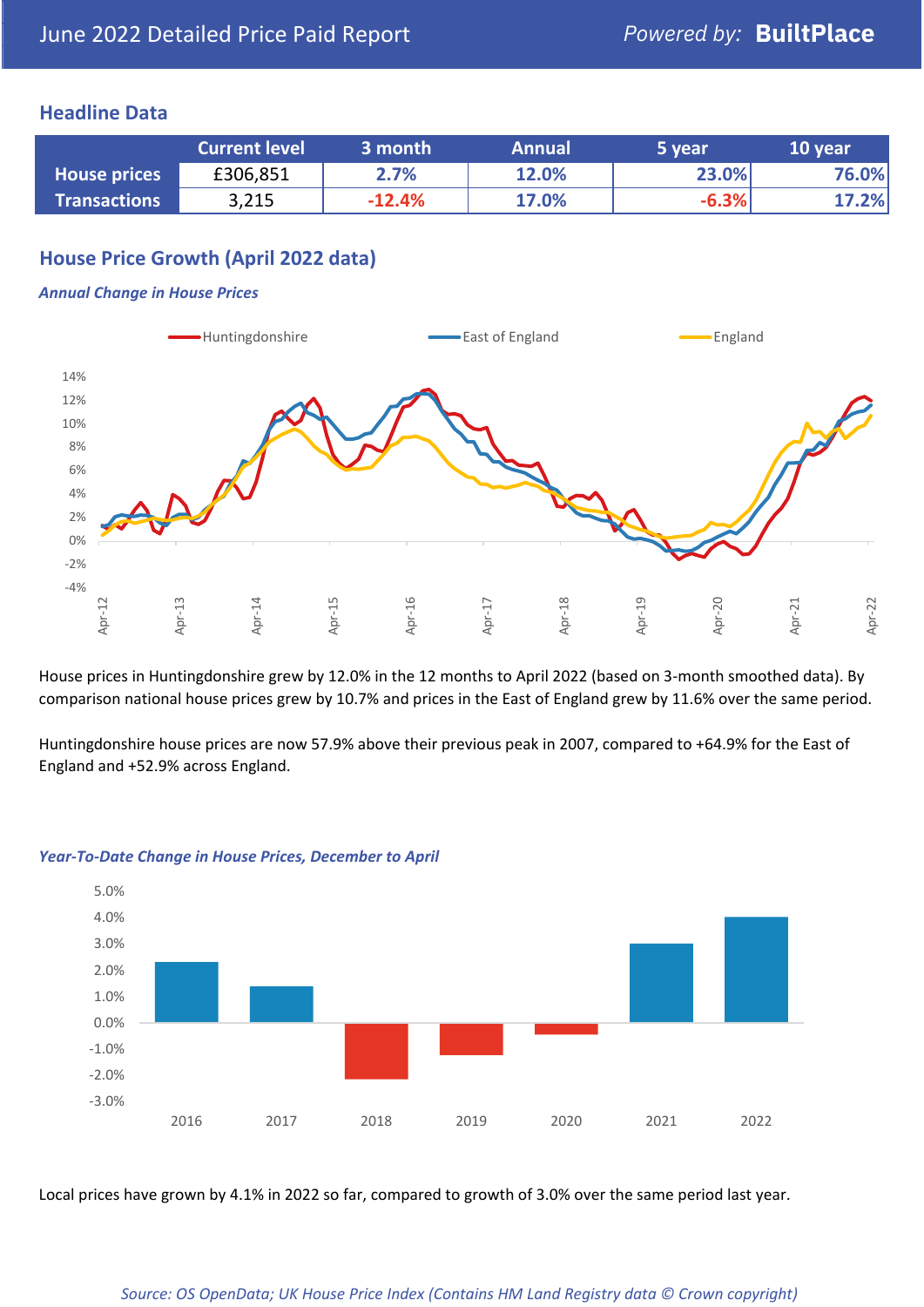## **House Price Map**

*12 months to April 2022*



*Each point is one postcode, coloured by the average value relative to all sales in this local authority (price bands are LA-specific quintiles).*

# **Map Key**

| Min      | Max      |                            |
|----------|----------|----------------------------|
| Up to    | £196,000 | 1st quintile / lowest 20%  |
| £196,000 | £249,000 | 2nd quintile               |
| £249,000 | £305,000 | 3rd quintile               |
| £305,000 | £395,000 | 4th quintile               |
| £395,000 | and over | 5th quintile / highest 20% |

*Source: OS OpenData; UK House Price Index (Contains HM Land Registry data © Crown copyright)*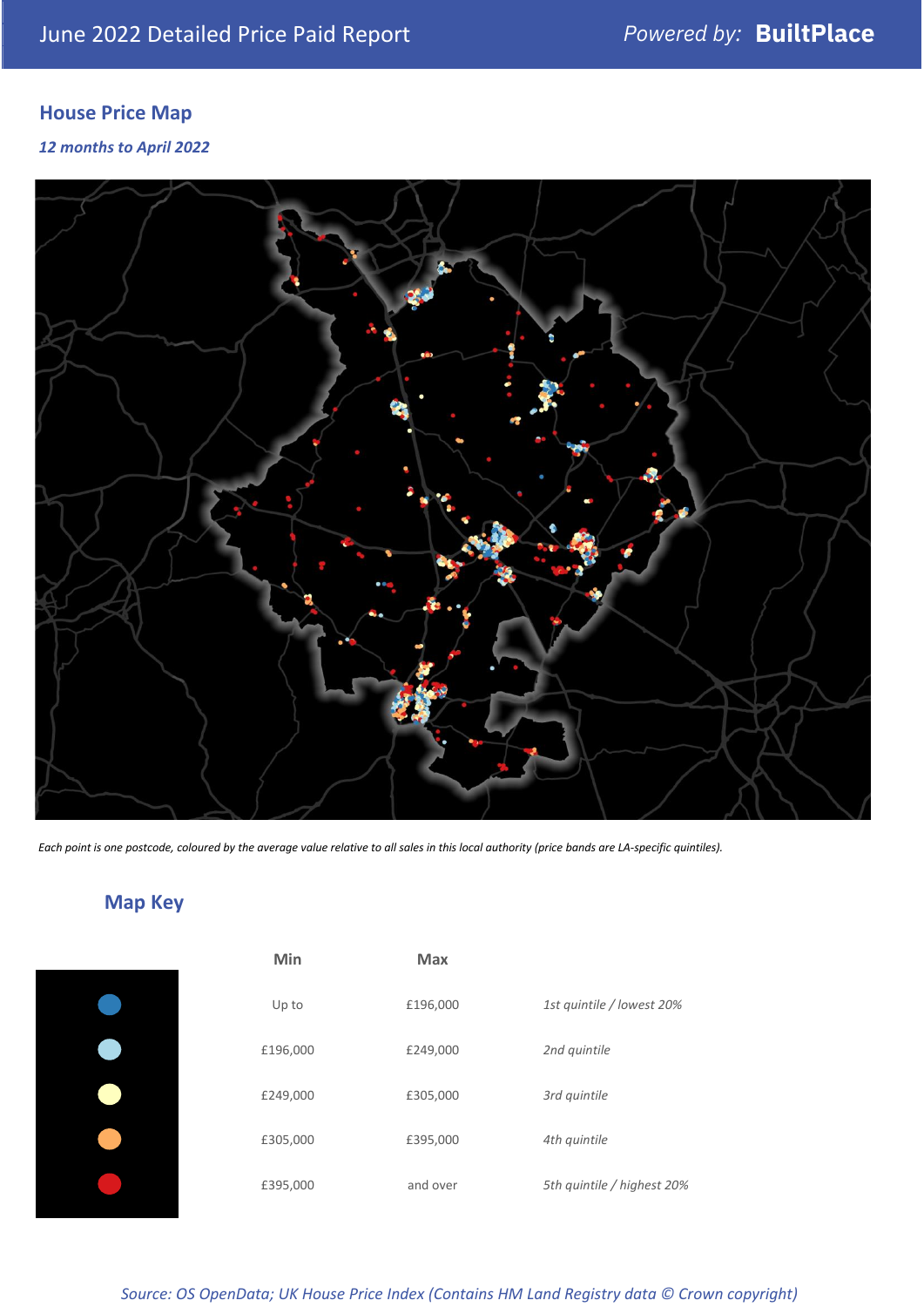## **Average House Price by Property Type**

## *12 months to April 2022*



|                 | <b>New</b> | <b>Second hand</b> |  |  |
|-----------------|------------|--------------------|--|--|
| <b>Flat</b>     | £204,125   | £155,308           |  |  |
| <b>Terraced</b> | £325,000   | £236,680           |  |  |
| Semi-detached   | £329,640   | £277,687           |  |  |
| <b>Detached</b> | £418,475   | £440,676           |  |  |

## **House Price Distribution by Year**

*All properties, by price band and calendar year (2020 = year to date)*

|                    | 1997 | 2002 | 2007 | 2012 | 2017 | 2019 | 2020 |
|--------------------|------|------|------|------|------|------|------|
| <b>Under £100k</b> | 83%  | 40%  | 4%   | 5%   | 2%   | 1%   | 1%   |
| £100-200k          | 15%  | 47%  | 56%  | 55%  | 26%  | 18%  | 19%  |
| E200-300k          | 2%   | 10%  | 27%  | 28%  | 39%  | 37%  | 37%  |
| £300-400k          | 0%   | 2%   | 8%   | 7%   | 21%  | 24%  | 21%  |
| £400-500k          | 0%   | 1%   | 3%   | 2%   | 7%   | 11%  | 10%  |
| <b>£500k-1m</b>    | 0%   | 0%   | 2%   | 2%   | 6%   | 8%   | 10%  |
| £1-2m              | 0%   | 0%   | 0%   | 0%   | 0%   | 1%   | 1%   |
| <b>Over £2m</b>    | 0%   | 0%   | 0%   | 0%   | 0%   | 0%   | 0%   |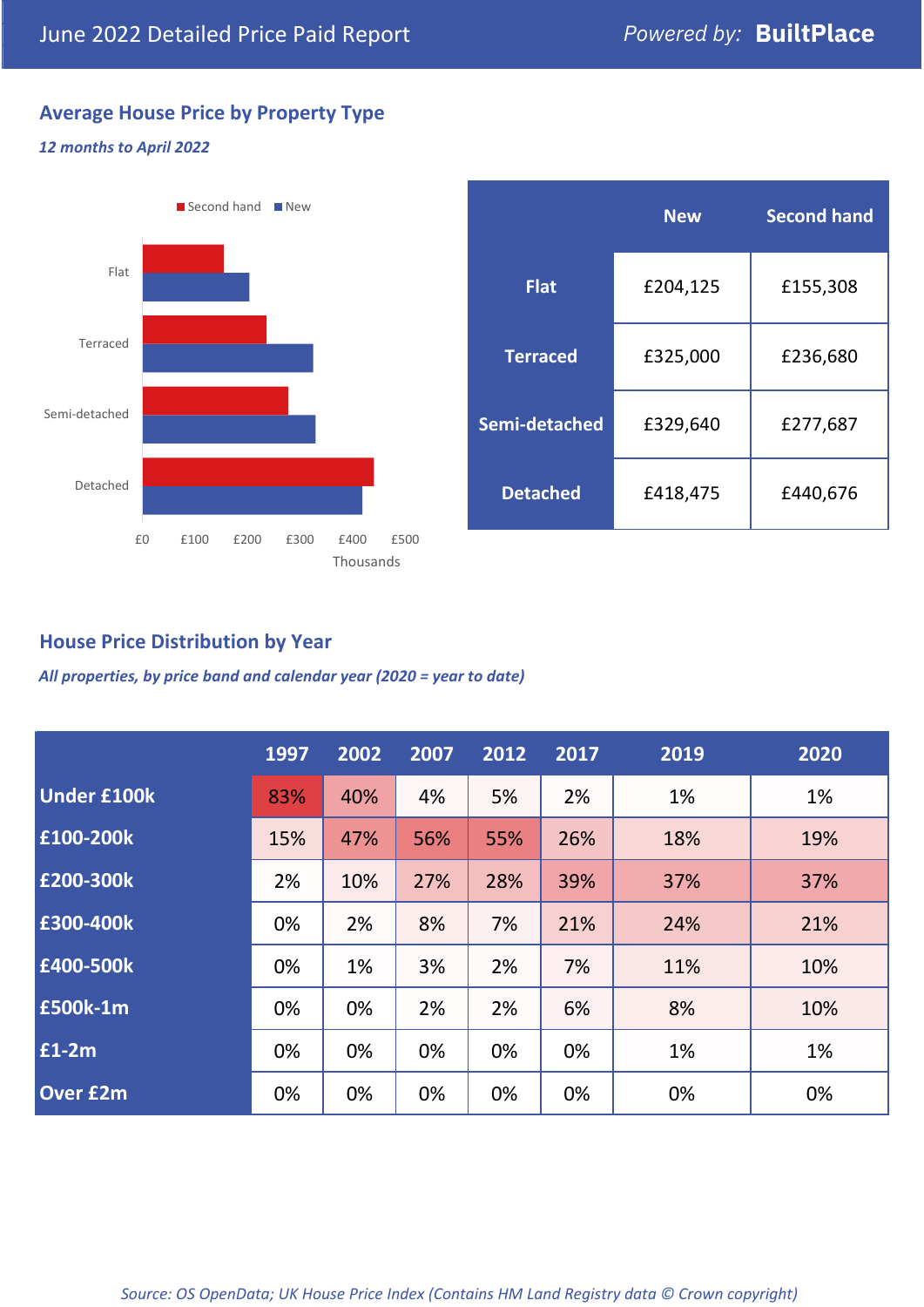## **Transactions (February 2022 data)**

*Annual Transactions, Indexed (2001-05 average = 100)*



There were 3,215 transactions in Huntingdonshire during the 12 months to February 2022. This is 73% of the average from 2001-05 and suggests activity is below pre-downturn levels.

Transactions in Huntingdonshire have fallen by 15.1% since 2014, compared to changes of -11.5% for East of England and -7.7% for England.



#### *Cash and New Build Sales as % of Total, by Year*

*Note: The data on this page EXCLUDES transactions identified as transfers under a power of sale/repossessions, buy-to-lets (where they can be identified by a mortgage), and transfers to non-private individuals - i.e. it comprises only Land Registry 'A' data.*